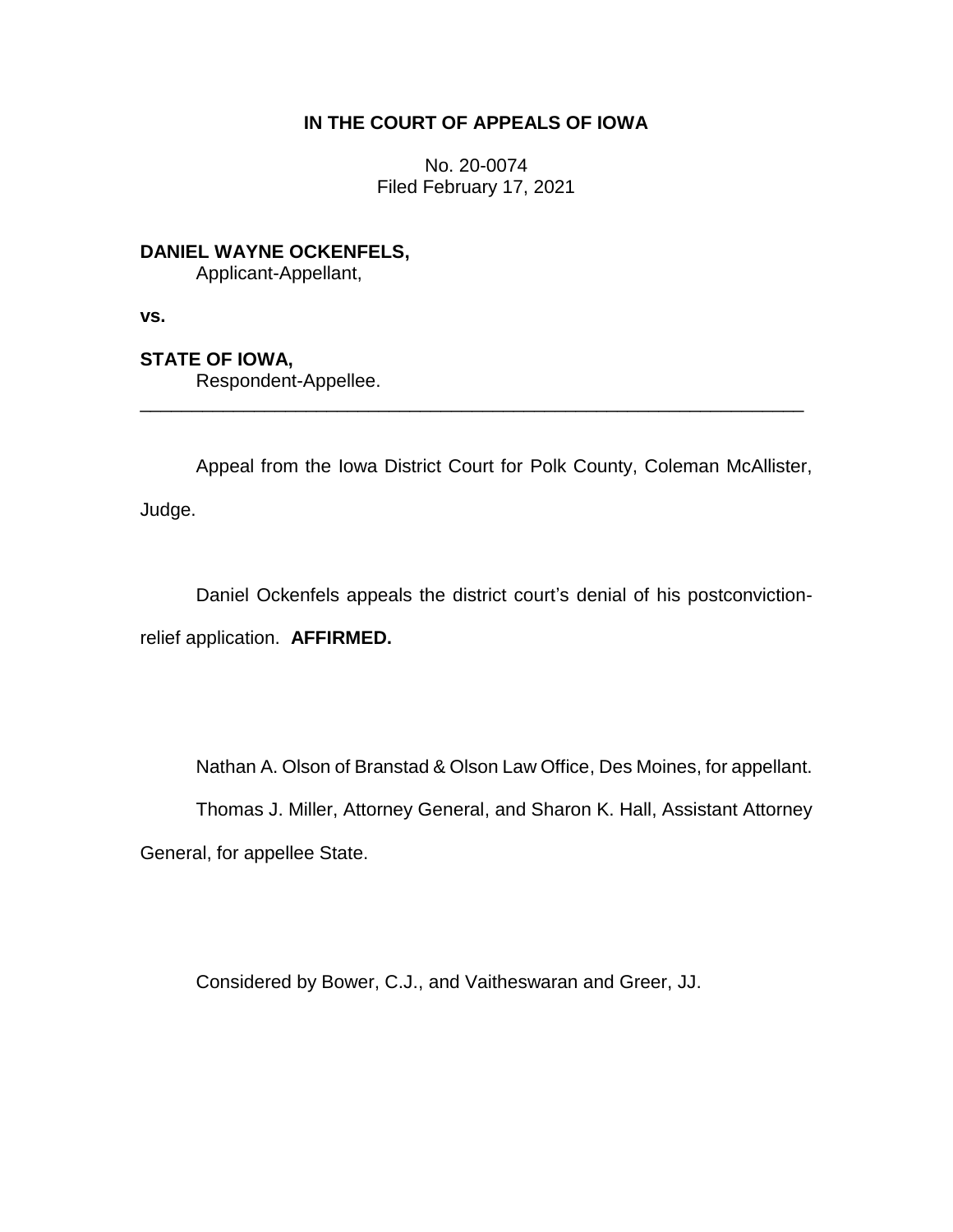### **VAITHESWARAN, Judge.**

 $\overline{a}$ 

Daniel Ockenfels appeals the district court's denial of his postconvictionrelief application following his 2016 convictions for third-degree burglary and forgery. He argues his plea attorneys were ineffective in failing to inform him (A) of legal defenses to the burglary charge and (B) the knowledge element of forgery.

## *I***.** *Background Facts and Proceedings*

Ockenfels entered a home without permission from the owners. He stole a shirt from the home. Ockenfels pled guilty to third-degree burglary as a habitual offender, in violation of Iowa Code sections 713.1 and 713.6A(1) (2016).<sup>1</sup> The district court imposed concurrent prison terms not exceeding fifteen years but suspended the terms and placed Ockenfels on probation subject to certain conditions.

In a separate proceeding arising from the discovery of counterfeit money in Ockenfels' wallet, Ockenfels entered an Alford plea<sup>2</sup> to forgery as a habitual offender, in violation of Iowa Code sections 715A.2(2)(a)(1), 902.8, and 902.9(1)(c). The district court sentenced him to a prison term not exceeding fifteen years, with a mandatory minimum sentence of three years to be imposed if his probation was revoked. The sentence was suspended, and he was placed on probation, subject to certain conditions.

<sup>&</sup>lt;sup>1</sup> Ockenfels also pled quilty to possession of a controlled substance third offense as a habitual offender, in violation of Iowa Code section 124.401(5). He does not challenge the possession conviction on appeal.

<sup>2</sup> An *Alford* plea is a variation of a guilty plea where the defendant does not admit participation in the acts constituting the crime but consents to the imposition of a sentence. *See North Carolina v*. *Alford*, 400 U.S. 25, 37 (1970).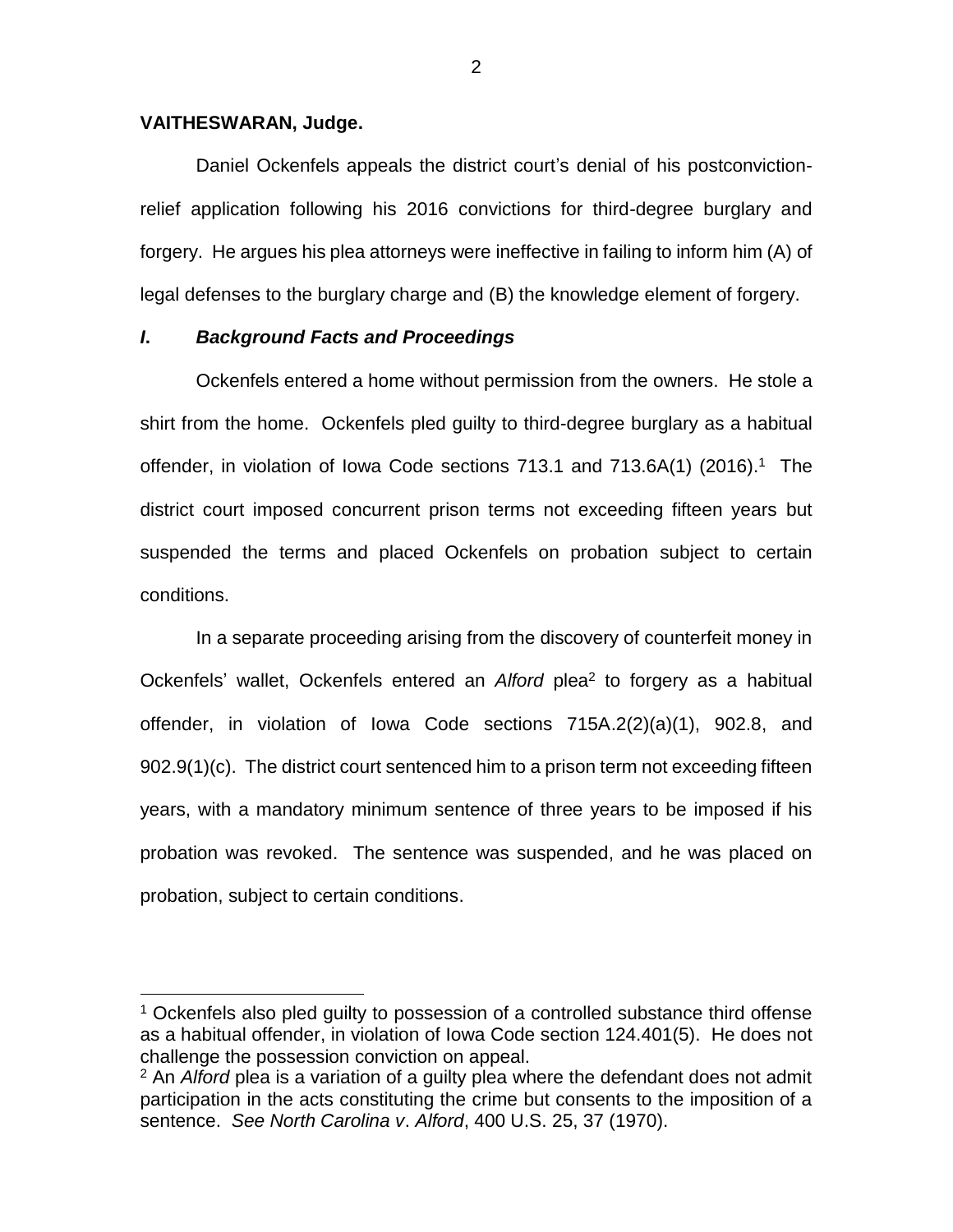Ockenfels later stipulated to violating the terms of probation. The district court revoked his probation and ordered him incarcerated for prison terms not exceeding fifteen years on the burglary and forgery convictions, subject to the mandatory three-year minimum on the forgery count, to be served concurrently.

Ockenfels filed a postconviction-relief application asserting "crimes were charged that did not even happen." During an evidentiary hearing, Ockenfels' attorney framed the issues as follows: (1) with respect to the burglary charge, plea "counsel was ineffective when clearly Mr. Ockenfels provided the facts of a compulsion defense and nobody ever did anything" and (2) "if the [c]ourt were to find that [plea counsel] did not advise [Ockenfels] properly [in the forgery case], then that would certainly form the basis of an ineffective-assistance-of-counsel claim." Postconviction counsel did not characterize his challenge to the burglary conviction as a freestanding claim of actual innocence, and he acknowledged a claim of actual innocence on the forgery count would be difficult to prove in light of Ockenfels' *Alford* plea. *See Schmidt v*. *State*, 909 N.W.2d 778, 793–94 (Iowa 2018) (recognizing freestanding claims of actual innocence). Following an evidentiary hearing, the district court denied the application, including any claims of actual innocence.

#### *II***.** *Analysis*

On appeal, Ockenfels does not pursue the denial of his actual-innocence claims. He challenges both convictions under an ineffective-assistance-of-counsel rubric. To succeed, Ockenfels must show counsel engaged in deficient performance and prejudice resulted. *See Strickland v*. *Washington*, 466 U.S. 668, 687 (1984). The district court underscored the absence of prejudice, citing the

3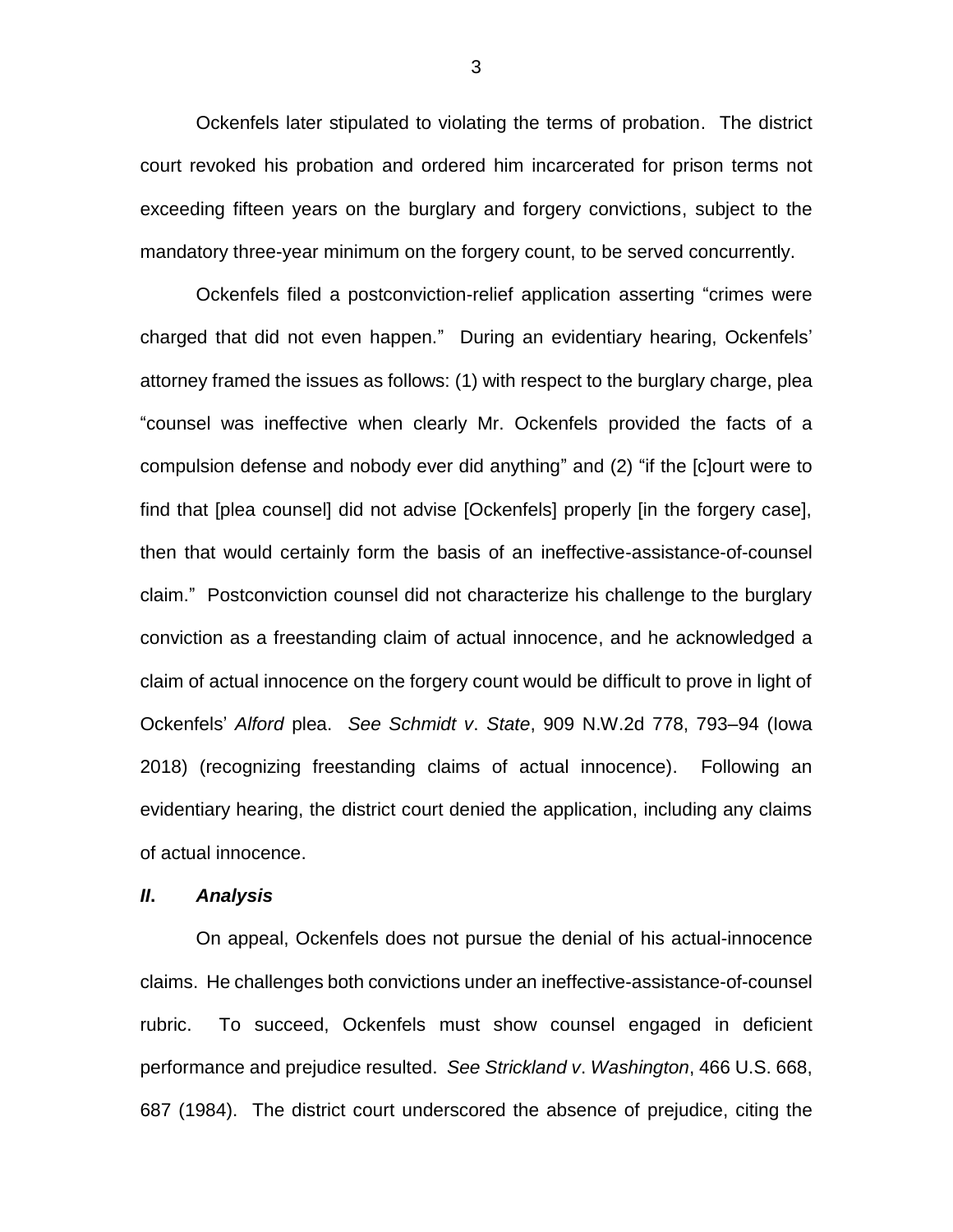significant sentencing concessions Ockenfels received by virtue of the pleas. We elect to focus on the breach prong of the *Strickland* test.

# *A. Burglary Conviction*

Ockenfels argues he "received ineffective assistance of [plea] counsel . . .

based on counsel's failure to inform him . . . about the sudden emergency defense

or the compulsion defense" to the burglary charge, rendering his "guilty plea . . .

not knowing and voluntary." He does not elaborate on the "sudden emergency

defense." Accordingly, we deem that matter waived. *See* Iowa R. App.

P.  $6.903(2)(g)(3)$  ("Failure to cite authority in support of an issue may be deemed

waiver of that issue.").

Turning to the compulsion defense, Iowa Code section 704.10 states:

No act, other than an act by which one intentionally or recklessly causes physical injury to another, is a public offense if the person so acting is compelled to do so by another's threat or menace of serious injury, provided that the person reasonably believes that such injury is imminent and can be averted only by the person doing such act.

*See State v*. *El-Amin*, 952 N.W.2d 134, 140 n.3 (Iowa 2020) (setting forth defense).

To establish a prima facie case of compulsion, a defendant must prove four

elements:

(1) defendant was under an unlawful and present, imminent, and impending threat of such a nature as to induce a well-grounded apprehension of death or serious bodily injury;

(2) that defendant had not recklessly or negligently placed himself in a situation in which it was probable that he would be forced to commit a criminal act;

(3) that the defendant had no reasonable, legal alternative to violating the law; and

(4) that a direct causal relationship may be reasonably anticipated between the commission of the criminal act and the avoidance of the threatened harm.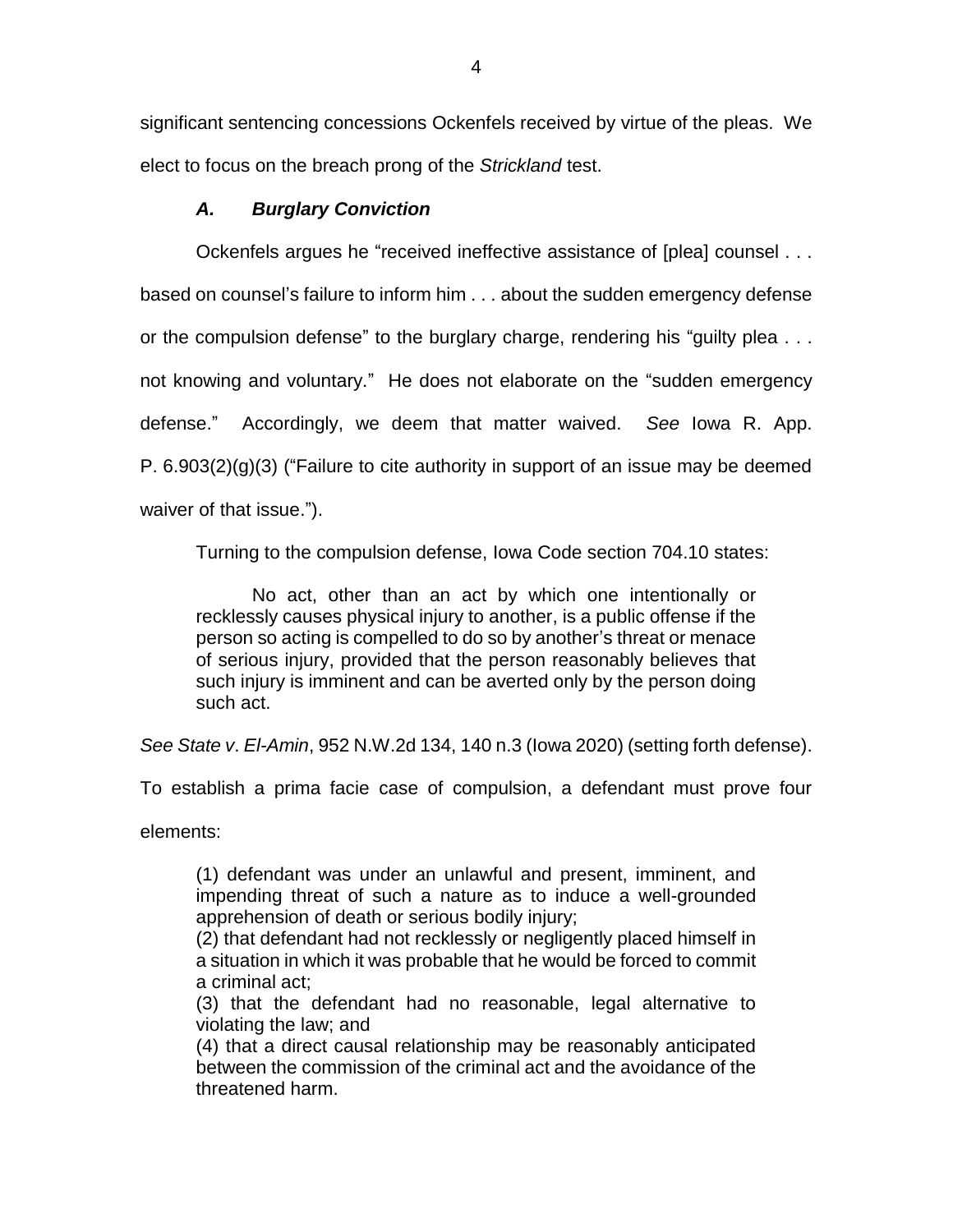*State v*. *Walker*, 671 N.W.2d 30, 35 (Iowa Ct. App. 2003) (citation omitted).

Our de novo review of the record reveals the following pertinent facts. Ockenfels testified bails bondsmen were looking for him because he "missed a court date." When "they rolled up into [his] driveway," he "took off" because he believed "there was a better way to go to jail than beat up" and he was "just looking for a hole to dive into." He entered a neighboring home that was under construction, took and put on a shirt that did not belong to him, and ran out of a side door.

Ockenfels testified he informed his plea attorney and the plea-taking court of these facts and he pled guilty to the burglary charge because he believed his actions were illegal. He later learned that the compulsion defense rendered it "legal to enter a structure . . . if you're in fear of your safety." He testified his attorney failed to apprise him of the defense.

Ockenfels' plea attorney did not testify at the postconviction hearing. Accordingly, we accept Ockenfels' undisputed testimony concerning counsel's nondisclosure of the defense as well as his description of the facts he conveyed to counsel. Even with those facts, Ockenfels failed to establish the third element of the compulsion defense—whether he "had no reasonable, legal alternative to violating the law." Specifically, he did not explain why "the hole" he felt he needed to "dive into" had to be an occupied structure that he admittedly lacked the owner's permission to enter and from which he stole a shirt. Having failed to establish the third element, the compulsion defense was unavailable to him and Ockenfels' attorney did not breach an essential duty in failing to inform him of the defense. *See Frye v*. *State*, No. 19-0433, 2020 WL 6480880, at \*1 (Iowa Ct. App. Nov. 4,

5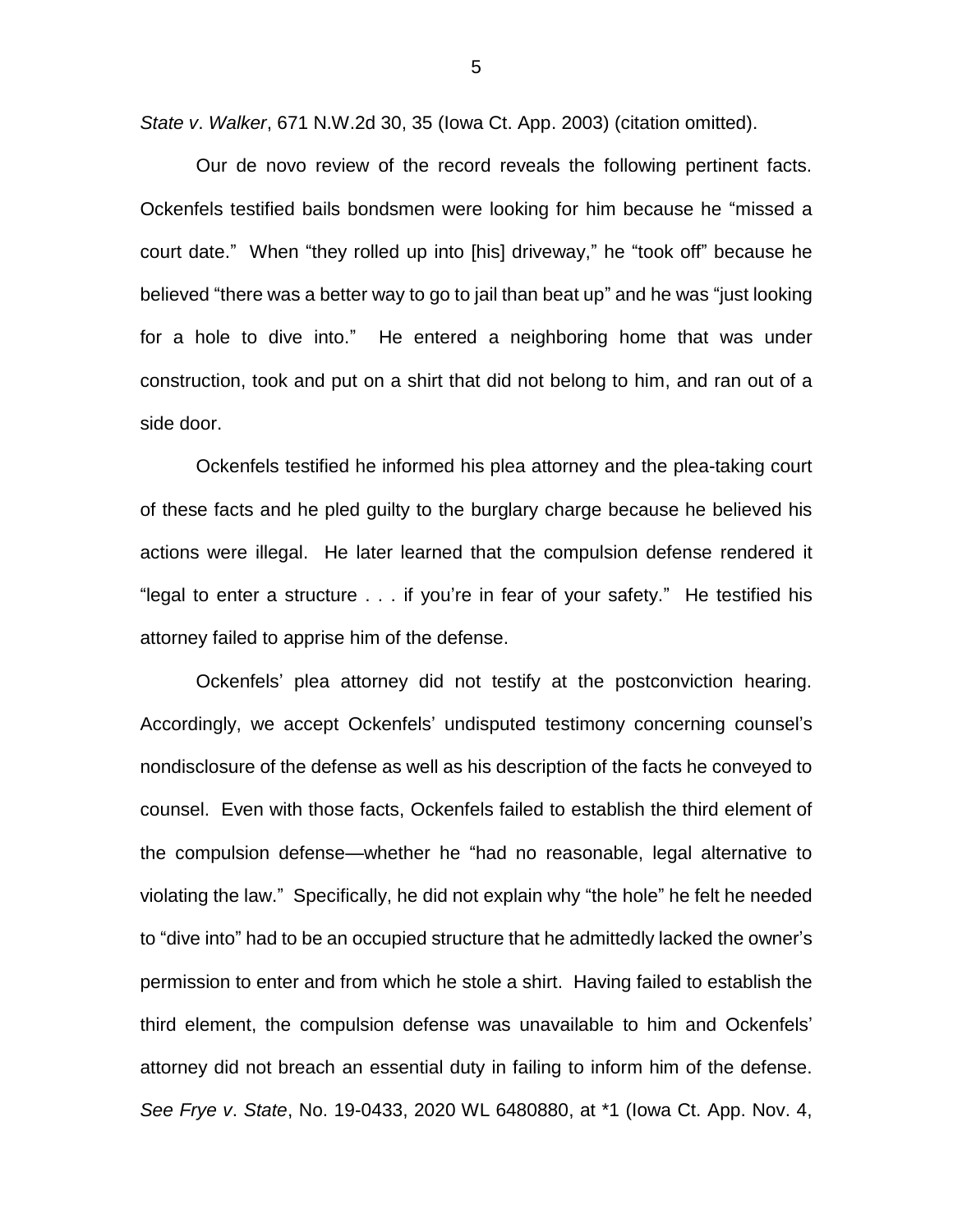2020) (concluding counsel "did not breach a duty by in advising . . . that the defense

of compulsion was unavailable"). We affirm the district court's denial of this

ineffective-assistance-of-counsel claim.

## *B***.** *Forgery Conviction*

Under Iowa Code section 715A.2(1),

1. A person is guilty of forgery if, with intent to defraud or injure anyone, or with knowledge that the person is facilitating a fraud or injury to be perpetrated by anyone, the person does any of the following:

a. Alters a writing of another without the other's permission.

b. Makes, completes, executes, authenticates, issues, or transfers a writing so that it purports to be the act of another who did not authorize that act, or so that it purports to have been executed at a time or place or in a numbered sequence other than was in fact the case, or so that it purports to be a copy of an original when no such original existed.

c. Utters a writing which the person knows to be forged in a manner specified in paragraph "a" or "b".

d. Possesses a writing which the person knows to be forged in a manner specified in paragraph "a" or "b".

Ockenfels argues he "received ineffective assistance of counsel . . . as counsel

failed to inform [him] that knowledge is required to commit the crime of forgery."

The district court found otherwise. The court stated:

In preparation for the plea hearing, [Ockenfels' plea attorney in the forgery case] credibl[y] testified that he not only provided [Ockenfels] with a written copy of the law on forgery, but additionally, he also specifically informed [Ockenfels] of the knowledge requirement. The court finds [the attorney's] testimony to be the more credible on this point. In fact, during the plea colloquy, [Ockenfels] heaped praise on [his attorney] including stating "I hope to make the court aware that [he] is a man I find a glowing credit to his profession." He additionally described [the attorney] as "he listens well, so he counsels well, and I believe he deserves rewarded well."

In addition, during the plea colloquy, the court clearly and unequivocally advised [Ockenfels] of what needed to be established by the State in order to prove him guilty, including the knowledge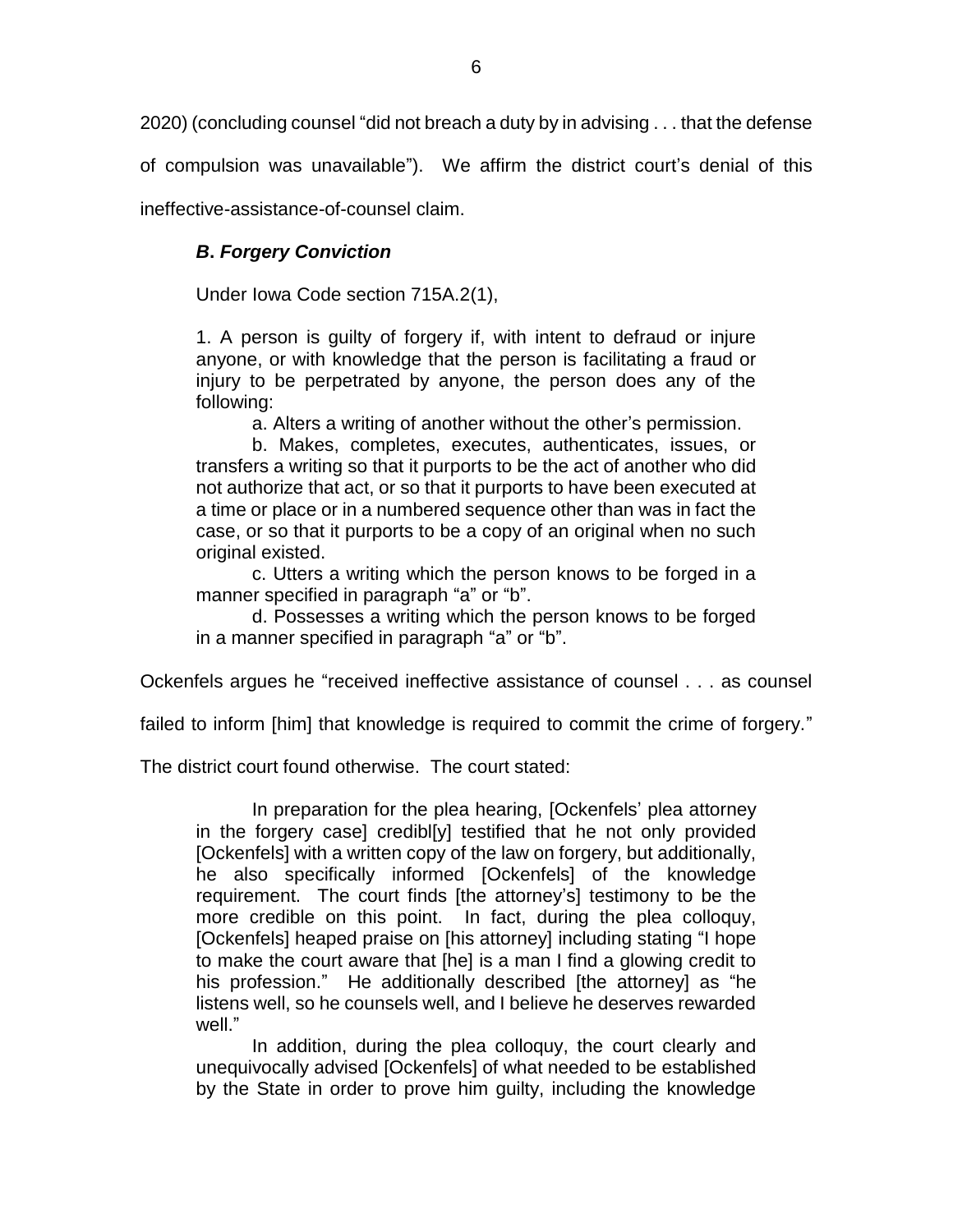requirement. [Ockenfels] has failed to meet his burden of proof on this claim.

On our de novo review, we agree with the district court's findings.

At the postconviction hearing, Ockenfels' lawyer was asked if, in preparation for felony plea hearings, he advised "clients of what the State would have to prove." He responded, "I do." He stated he normally "print[ed] out . . . the relevant code section" and followed up with "a face-to-face" visit to ensure "they ha[d] an understanding of it." He testified to following that procedure in Ockenfels' case and said he specifically explained the knowledge requirement and whether Ockenfels knew "or should have known . . . that [the bills found in his wallet] were not legitimate bills."

At the plea hearing, the court asked the prosecutor to outline the elements of forgery. The prosecutor responded,

Your Honor, the forgery in this matter is based on the defendant's possession of a number of counterfeit federal reserve notes. So the forgery would be that on or about August 13, 2016, the State would have to prove beyond a reasonable doubt that the defendant knowingly possessed forged counterfeit reserve notes knowing that they were forged and that he did so with the intent to facilitate a fraud or to commit a fraud.

The court asked Ockenfels' attorney if he agreed with the prosecutor's summary. Counsel responded that he did. The court next asked Ockenfels if he understood the nature of the offense and the penalties. Ockenfels responded, "I believe I do, Your Honor."

We conclude counsel informed Ockenfels of the knowledge element of forgery and, accordingly, did not breach an essential duty in advising Ockenfels